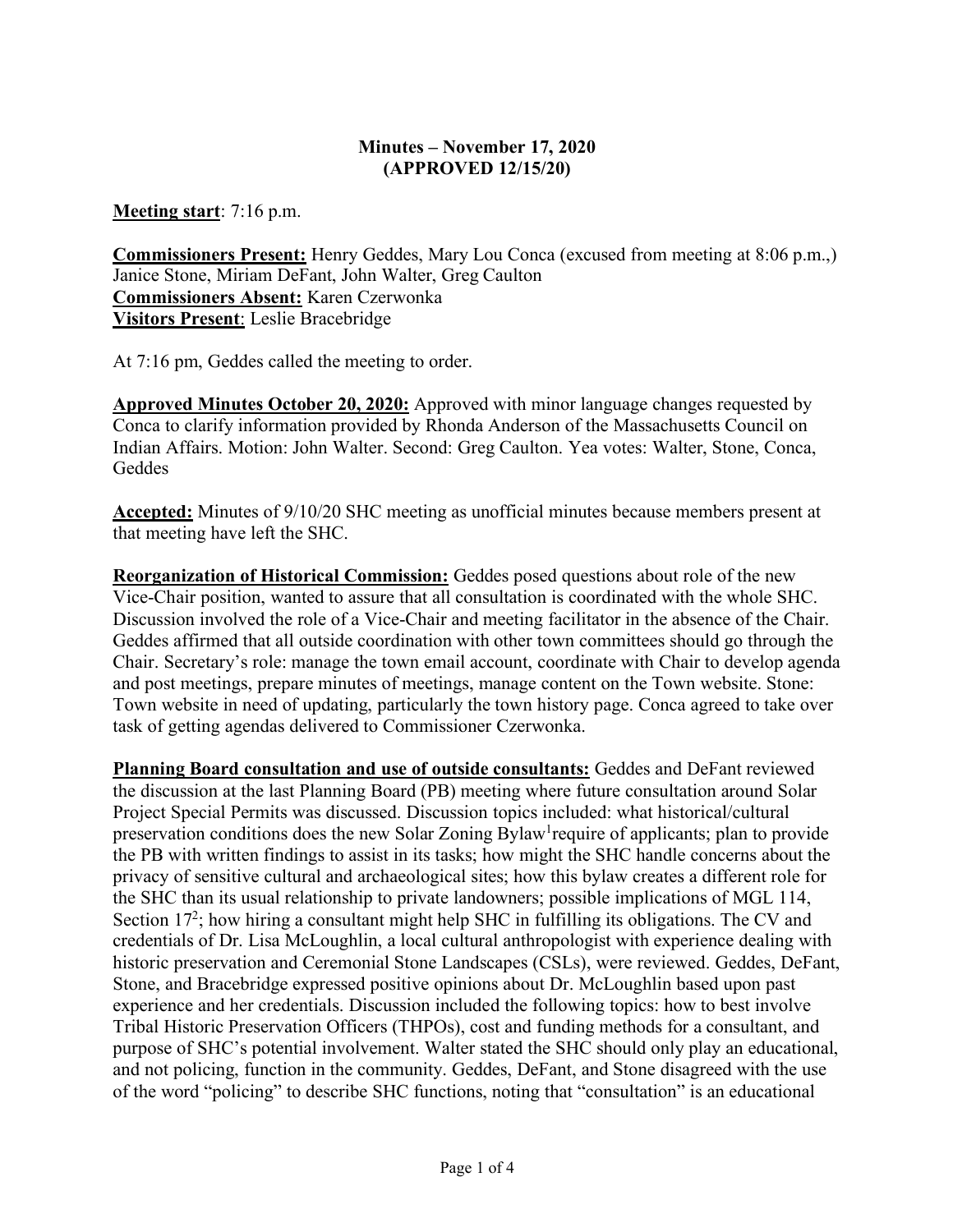process. DeFant clarified to the SHC that a consulting relationship with the PB was not proposed due to lack of confidence in the PB's decision-making power but rather due to the fact that the SHC's role is spelled out in the MGL statute for historical commissions<sup>3</sup> and in the new Solar Zoning Bylaw (i.e., any applicant must contact the SHC and ask for comments within a 35-day period of the application submission.) There was a brief discussion of some of the logistical challenges with hiring an official tribal representative such as a THPO. A decision was made to invite Dr. McLoughlin to a SHC meeting to discuss her experience and explore how she might be helpful. DeFant will reach out to Michael DeChiara of the PB to invite him to attend this meeting as well.

**Update on painting War Memorial:** Stone reported that she is continuing to attempt contact with Steve Shumway, the painter who had agreed to do the work. Shumway had previously assured her that he could do the work in 40 degree weather and would get it done by the end of the year. Stone has left multiple messages and has not heard back from him. Stone noted that the grant requires the work to be completed by end of the year. She will attempt to touch bases with the grantor to see if the SHC can get an extension due to these delays. If we cannot get an extension, the SHC would have to return the money. The work on the veterans' gravestones has been completed. The SHC will be getting a final summary report from the person who was hired for this project.

**CPC Updates:** Walter discussed his recent attendance at a Community Preservation Committee (CPC) meeting. The deadline for new proposals to the CPC for FY2022 funding is Dec. 4. A *Preliminary Determination of Eligibility* proposals is a brief application with the full proposal due Feb. 1. Discussion included three potential project areas: digitizing and indexing of at-risk historical materials, historic district signage, and cultural resources consultation and policy development. It was agreed that digitization and indexing of fragile records is a worthy project but will require more advance planning for this funding cycle. This potential project has been discussed for a number of years. Former Commissioner Kristen Van Patten, a professional archivist, had put together materials about this proposal back in 2018 for the Records Storage Committee. Bracebridge: the SHC storage closet in the Old Town Hall has antique photos, maps, and other documents that could be digitized. The SHC agreed to look to developing two proposals for this upcoming funding cycle: a historic district signage project and a consultant to assist in developing educational materials and policies regarding CSLs (e.g., an archaeological policy, website content, informational brochures, etc.) and other cultural/historic resources. Stone agreed to ask Conca if she is willing to develop a proposal for the signage project. Geddes and DeFant will work on a proposal for a cultural resources consultant.

Walter and Caulton agreed to set up a meeting with Bracebridge to look at the SHC's storage closet and familiarize themselves with contents.

**HC Membership:** Stone affirmed her plan to step down as Commissioner and allow Warwick to be appointed as a full Commissioner. Geddes will check in with Warwick to see if he still wants appointment.

**Scenic Roads Bylaw and Warrant Article:** Stone noted there are good models and templates available for this kind of bylaw. Walter asked for SHC to review the 2017 Warrant Article that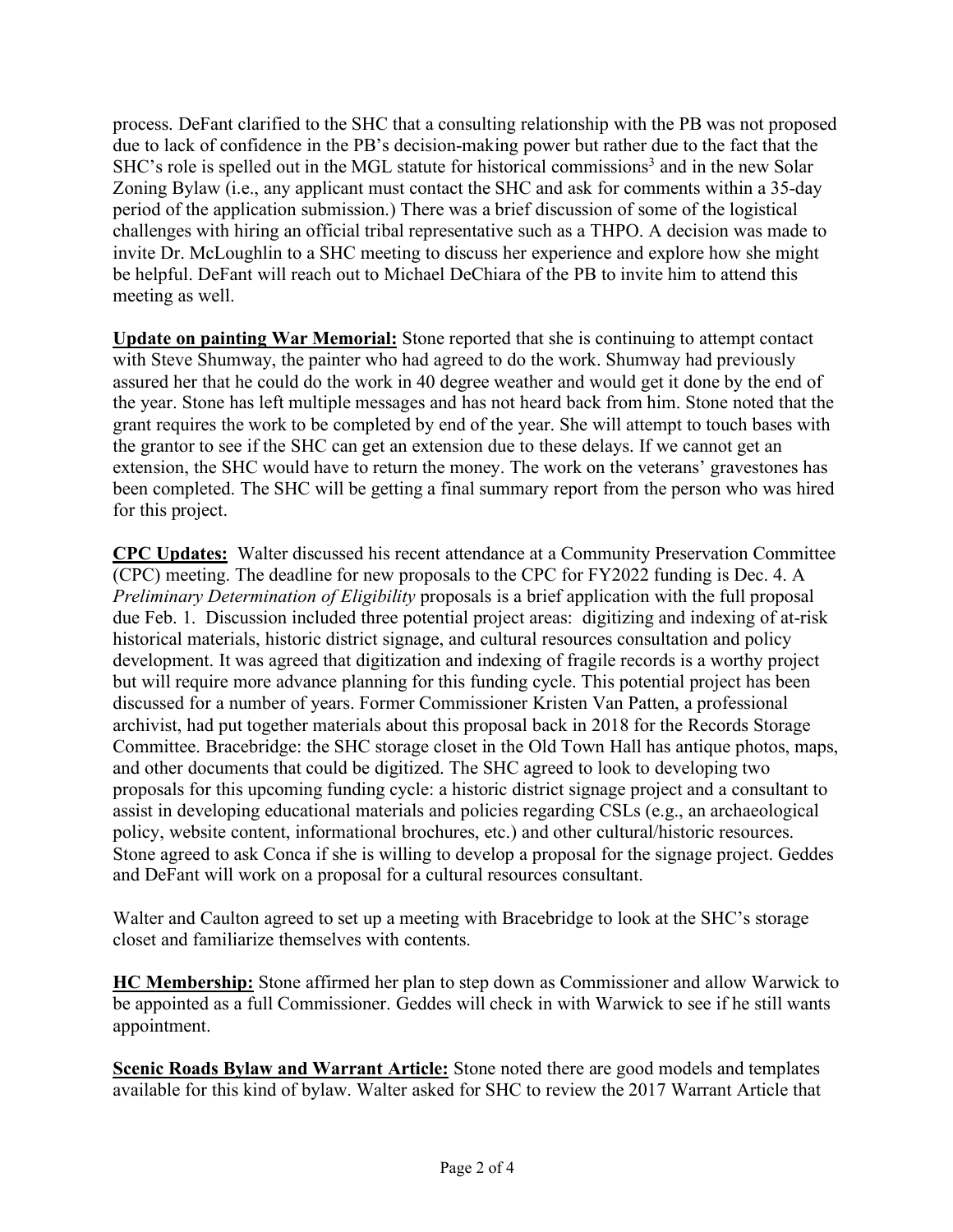failed to pass Town Meeting. A Warrant Article is non-binding but affirms principles for cultural/historical preservation. Stone noted that she presented materials to the SHC on scenic roads bylaws over the summer; notes that the Town Tree Warden, Don Wakoluk, might be interested in a proposal to preserve old trees. The SHC will continue to keep this item on its agenda and discuss proposals.

**FY2020 Annual Report:** Final draft of report was approved by the SHC for release to the

Town. Motion to Approve: DeFant Second: Caulton Roll Call: unanimous consent

# **Next Meetings:**

Tuesday, December 1, 2020: review of CPC proposals Tuesday, December 15, 2020: interview with Dr. Lisa McLoughlin

Motion to Adjourn by Geddes. Second by Walter. Roll Call: unanimous consent Meeting adjourned at 9:20 p.m.

## **Documents Used:**

2017 Warrant Article Dr. Lisa McLoughlin C.V. Draft FY20 Annual Report

*8.10-3 General Requirements*

*F. Mitigation for Disruption of Historic Resources and Properties Historic resources and properties, such as cellar holes, farmsteads, stone corrals, marked graves, water wells, or pre-Columbian features, including those listed on the Massachusetts Register of Historic Places or as defined by the National Historic Preservation Act, shall be excluded from the areas proposed to be developed, including clearing for shade management. A written assessment of the project's effects on each identified historic resource or property and ways to avoid, minimize or mitigate any adverse effects shall be submitted as part of the Special Permit. A suitable buffer area shall be established on all sides of each historic resource. The Special Permit may be conditioned to effectuate and make enforceable this requirement.*

### *8.10-4 Required Documents*

*3. Locations of all known, mapped or suspected Native American archaeological sites or sites of Native American ceremonial activity. Identification of such sites shall be based on responses, if any, to written inquiries with a requirement to respond within 35 days, to the following parties: all federally or state recognized Tribal Historic Preservation Officers with any cultural or land affiliation to the Shutesbury area; the Massachusetts State Historical Preservation Officer; tribes or associations of tribes not recognized by the federal or state government with any cultural or land affiliation to the Shutesbury area; and the Shutesbury Historical Commission. Such inquiries shall serve as a notice to the aforesaid parties and shall contain a plan of the project, specific identification of the location of the project, and a statement that permitting for the project is forthcoming. Accompanying the site plan shall be a report documenting such inquiries, the responses from the parties, a description of the location and characteristics, including photographs, of any Native American sites and the outcomes of any additional inquires made based on information obtained from or recommendations made by the*

<sup>&</sup>lt;sup>1</sup> 2020 Amended Solar Zoning Bylaw Provisions: